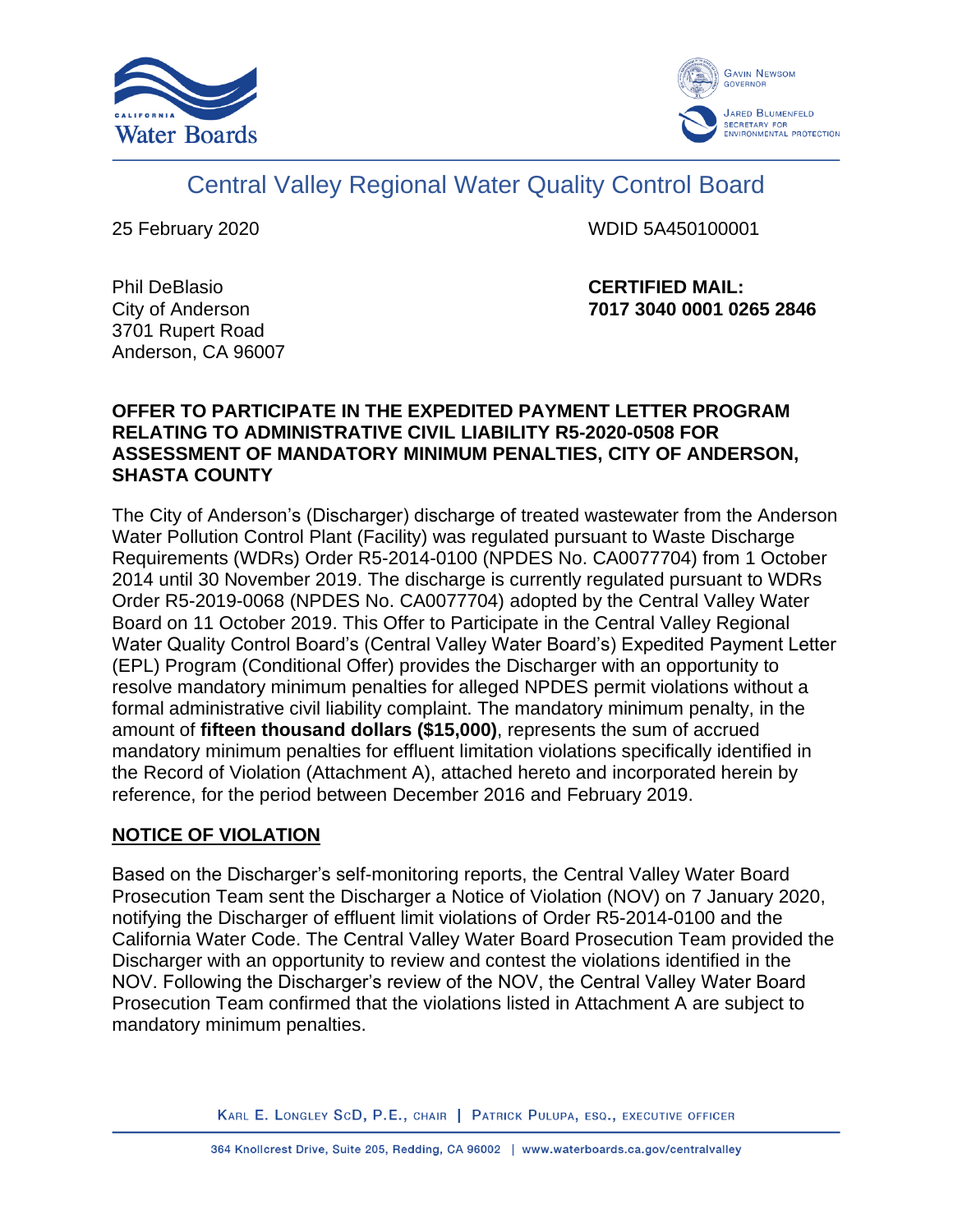## **STATUTORY LIABILITY**

Water Code sections 13385(h) and (i) require the assessment of a mandatory minimum penalty of \$3,000 for each specified serious and chronic effluent limit violation. Pursuant to Water Code section 13385.1(a), the failure to file a discharge monitoring report required pursuant to section 13383 for each complete period of thirty (30) days following the deadline for submitting the report constitutes a serious violation subject to a mandatory minimum penalty under Water Code section 13385(h). The Discharger may also be subject to discretionary administrative civil liabilities pursuant to Water Code section 13385(c) of up to \$10,000 for each day in which the violation occurs, and \$10 for each gallon discharged but not cleaned up in excess of 1,000 gallons. These mandatory minimum penalties and discretionary administrative civil liabilities may be assessed by the Central Valley Water Board beginning with the date that the violations first occurred. The formal enforcement action that the Central Valley Water Board uses to assess such liability is an administrative civil liability complaint, although the Central Valley Water Board may instead refer such matters to the Attorney General's Office for prosecution. If referred to the Attorney General for prosecution, the Superior Court may assess up to \$25,000 for each day in which the violation occurs, and \$25 for each gallon discharged but not cleaned up in excess of 1,000 gallons.

#### **SETTLEMENT OFFER**

The Discharger can avoid the issuance of a formal enforcement action and settle the violations identified in Attachment A by participating in the EPL Program.

To promote resolution of this violation, the Central Valley Water Board Prosecution Team makes this Conditional Offer. The Central Valley Water Board Prosecution Team proposes to resolve this violation without the issuance of a formal enforcement action through this Conditional Offer assessing **fifteen thousand dollars (\$15,000)** in mandatory minimum penalties. If the Discharger accepts this proposal, subject to the conditions below, the Central Valley Water Board Prosecution Team will accept that payment in settlement of any enforcement action that would otherwise arise out of the violations identified in Attachment A. Accordingly, the Central Valley Water Board Prosecution Team will forego issuance of a formal administrative civil liability complaint, will not refer the violation to the Attorney General, and will waive its right to seek additional discretionary civil liabilities for the violation identified in Attachment A. The Conditional Offer does not address or resolve liability for any violation that is not specifically identified in Attachment A, regardless of the date that the violation occurred.

If the Discharger accepts this Conditional Offer, please complete and return the enclosed "Acceptance of Conditional Resolution and Waiver of Right to Hearing; (proposed) Order" (Acceptance and Waiver) on or before **24 March 2020**. The Acceptance and Waiver constitutes a settlement of the violations specifically identified in Attachment A.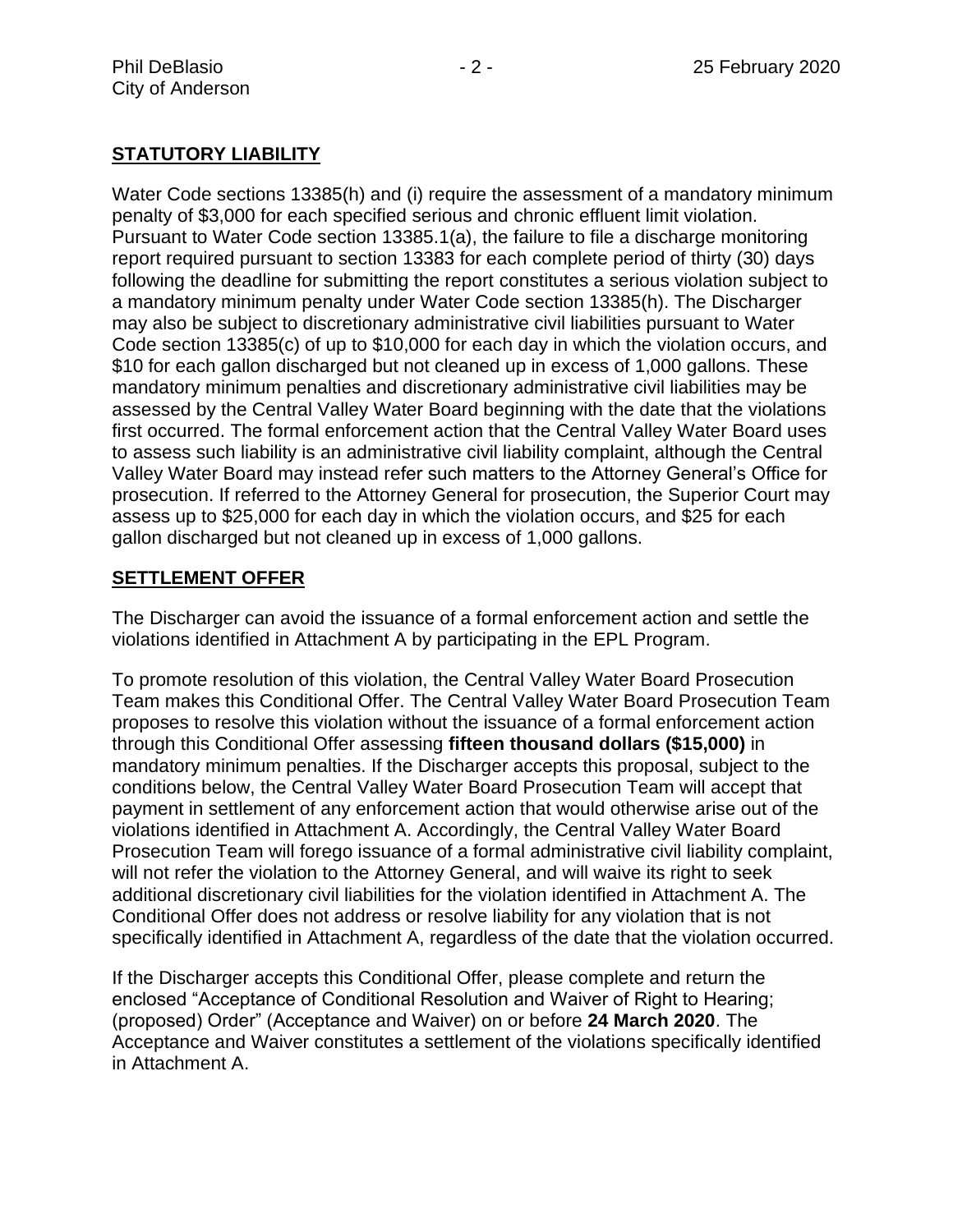#### **CONDITIONS FOR CENTRAL VALLEY WATER BOARD ACCEPTANCE OF RESOLUTION**

Federal regulations require the Central Valley Water Board to publish and allow the public thirty (30) days to comment on any settlement of an enforcement action addressing NPDES permit violations (40 C.F.R. section 123.27(d)(2)(iii)). [Notice of this settlement](https://www.waterboards.ca.gov/centralvalley/board_decisions/tentative_orders/) (https://www.waterboards.ca.gov/centralvalley/board\_decisions/tentative\_orders/) will be published on the Central Valley Water Board's website.

If no comments are received within the 30-day comment period, and unless there are new material facts that become available to the Central Valley Water Board, the Executive Officer or his designee will execute the Acceptance and Waiver as a stipulated order assessing the uncontested mandatory minimum penalty amount pursuant to Water Code sections 13385.

However, if significant comments are received in opposition to the settlement, this Conditional Offer may be withdrawn. In that case, the Discharger's waiver pursuant to the Acceptance and Waiver will be void and the violations will be addressed in an administrative civil liability hearing. At the hearing, the Discharger will be free to make arguments to any of the alleged violations, and the Discharger's prior agreement to accept this Conditional Offer will be treated as a settlement communication and will not in any way be binding or used as evidence against the Discharger. The Discharger will be provided with further information on the administrative civil liability hearing process.

If the Discharger chooses to sign the Acceptance and Waiver, full payment of the assessed amount may be submitted with the waiver. However, full payment of the assessed amount shall be due no later than thirty (30) calendar days after the date the Acceptance and Waiver is executed by the Executive Officer. In accordance with California Water Code section 13385(n)(1) and California Water Code section 13385.1(c)(1), funds collected for violations of effluent limitations and reporting requirements pursuant to section 13385 and 13385.1 shall be deposited in the State Water Pollution Cleanup and Abatement Account. Accordingly, the \$15,000 liability shall be paid by cashier's or certified check made out to the "State Water Pollution Cleanup and Abatement Account". Failure to pay the full penalty within the required time period may subject the Discharger to further liability.

The Discharger shall indicate on the check the number of this EPL and send it to the State Water Resources Control Board, Accounting Office, Attn: EPL R5-2020-0508 Payment, PO Box 1888, Sacramento, California, 95812-1888. The waiver and a copy of the check must also be mailed to the Central Valley Water Board at 364 Knollcrest Drive, Suite 205, Redding, CA, 96002, attention to Kate Sjoberg.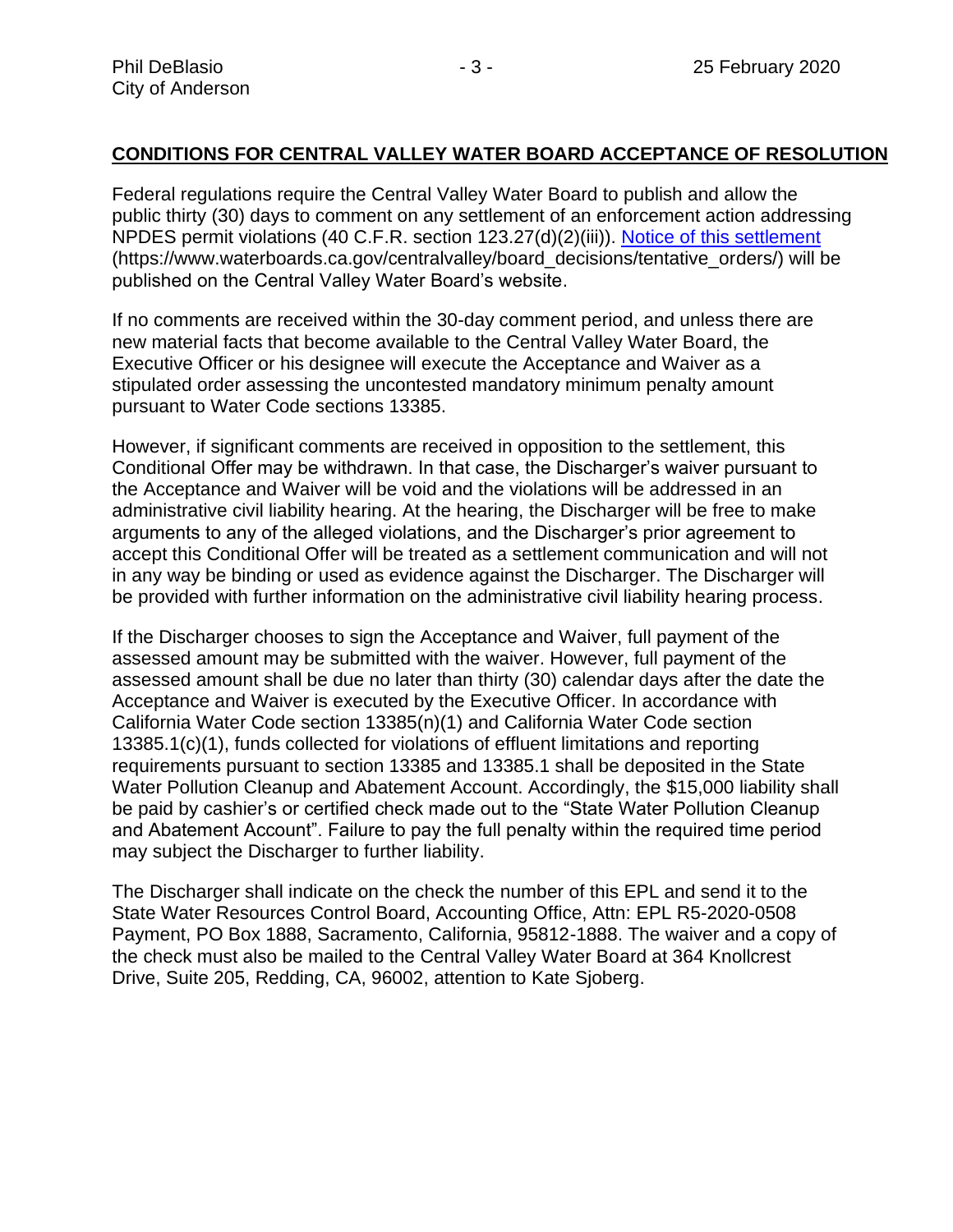If you have any questions or comments regarding this Settlement Offer, please contact Kate Sjoberg at (530) 224-3218 or [Kate.Sjoberg@waterboards.ca.gov.](mailto:Kate.Sjoberg@waterboards.ca.gov)

*ORIGINAL SIGNED BY* CLINT E. SNYDER, P.G. Assistant Executive Officer

KS:hc

Enclosures (2): Attachment A: Record of Violations Acceptance of Conditional Resolution and Waiver of Right to Hearing

cc without enclosures: Eric Magnan, USEPA, Region 9, San Francisco David Boyers, Office of Enforcement, SWRCB, Sacramento Julie Macedo, Office of Enforcement, SWRCB, Sacramento Patrick Pulupa, Central Valley Water Board Advisory Team, Rancho Cordova Jessica Jahr, Office of Chief Counsel, SWRCB, Sacramento Adam Laputz, Central Valley Water Board Advisory Team, Rancho Cordova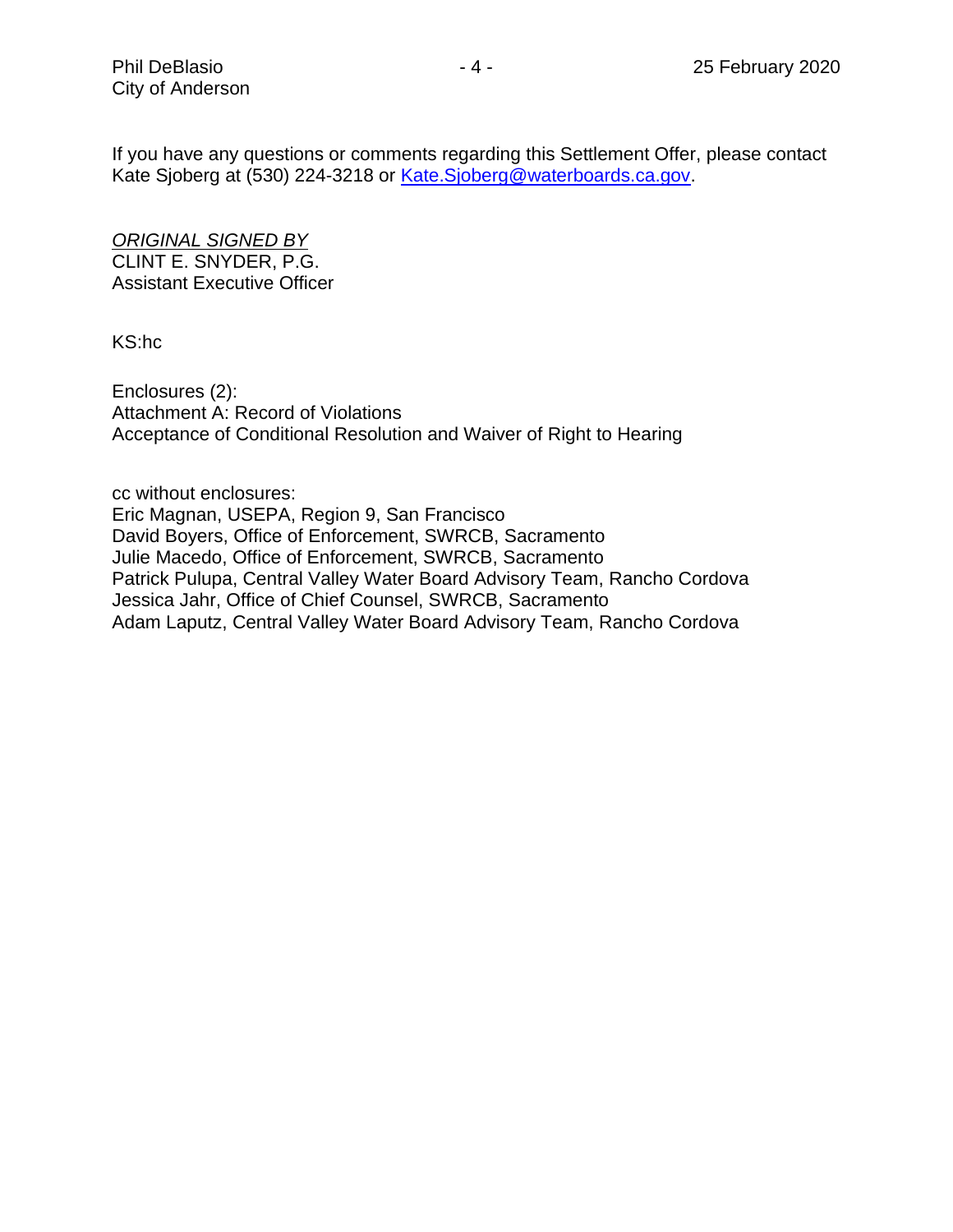## ATTACHMENT A TO SETTLEMENT OFFER NUMBER. R5-2020-0508

#### Record of Violations Subject to Mandatory Minimum Penalties

## **CITY OF ANDERSON, ANDERSON WATER POLLUTION CONTROL PLANT**

RECORD OF VIOLATIONS (DECEMBER 2016 – FEBRUARY 2019) MANDATORY MINIMUM PENALTIES (Data reported under Monitoring and Reporting Program No. R5-2014-0100)

The following table lists the alleged violation subject to mandatory minimum penalties (MMPs), pursuant to Water Code section 13385(h) and (i).

#### **Table A - Violations subject to mandatory minimum penalties**

| <b>Item</b>               | <b>Date</b> | <b>Parameter</b>      | <b>Units</b> | Limit | <b>Measured</b> | <b>Period</b> | <b>Violation</b><br><b>Type</b> | <b>MMP</b><br><b>Type</b> | <b>CIWQS</b> |
|---------------------------|-------------|-----------------------|--------------|-------|-----------------|---------------|---------------------------------|---------------------------|--------------|
|                           | 12/1/2016   | <b>Total Coliform</b> | MPN/100mL    | 23    | 26              | 7-day median  | <b>CHRON</b>                    | $- -$                     | 1017911      |
| $\mathbf{2}^{\mathsf{I}}$ | 12/22/2016  | <b>Total Coliform</b> | MPN/100mL    | 23    | 60.5            | 7-day median  | <b>CHRON</b>                    | $\overline{\phantom{m}}$  | 1017910      |
| 3                         | 12/27/2016  | <b>Total Coliform</b> | MPN/100mL    | 23    | 80              | 7-day median  | <b>CHRON</b>                    | $\overline{\phantom{m}}$  | 1017912      |
| 4                         | 5/1/2017    | <b>Total Coliform</b> | MPN/100mL    | 23    | 73.5            | 7-day median  | <b>NCHRON</b>                   | $\overline{\phantom{m}}$  | 1026707      |
| 5.                        | 5/4/2017    | <b>Total Coliform</b> | MPN/100mL    | 23    | 66              | 7-day median  | <b>NCHRON</b>                   | $\overline{\phantom{m}}$  | 1026706      |
| 6                         | 10/2/2018   | <b>Total Coliform</b> | MPN/100mL    | 23    | 26              | 7-day median  | <b>CHRON</b>                    | $\overline{\phantom{m}}$  | 1052012      |
|                           | 11/15/2018  | <b>Total Coliform</b> | MPN/100mL    | 23    | 43.5            | 7-day median  | <b>CHRON</b>                    | $\overline{\phantom{m}}$  | 1053761      |
| 8                         | 2/4/2019    | <b>Total Coliform</b> | MPN/100mL    | 23    | 122             | 7-day median  | <b>CHRON</b>                    | --                        | 1056902      |
| 9                         | 2/19/2019   | <b>Total Coliform</b> | MPN/100mL    | 23    | 47              | 7-day median  | <b>NCHRON</b>                   | $- -$                     | 1056903      |
| 10                        | 2/21/2019   | <b>Total Coliform</b> | MPN/100mL    | 23    | 80              | 7-day median  | <b>NCHRON</b>                   | $- -$                     | 1056904      |
| 11                        | 2/25/2019   | <b>Total Coliform</b> | MPN/100mL    | 23    | 41              | 7-day median  | <b>NCHRON</b>                   |                           | 1057667      |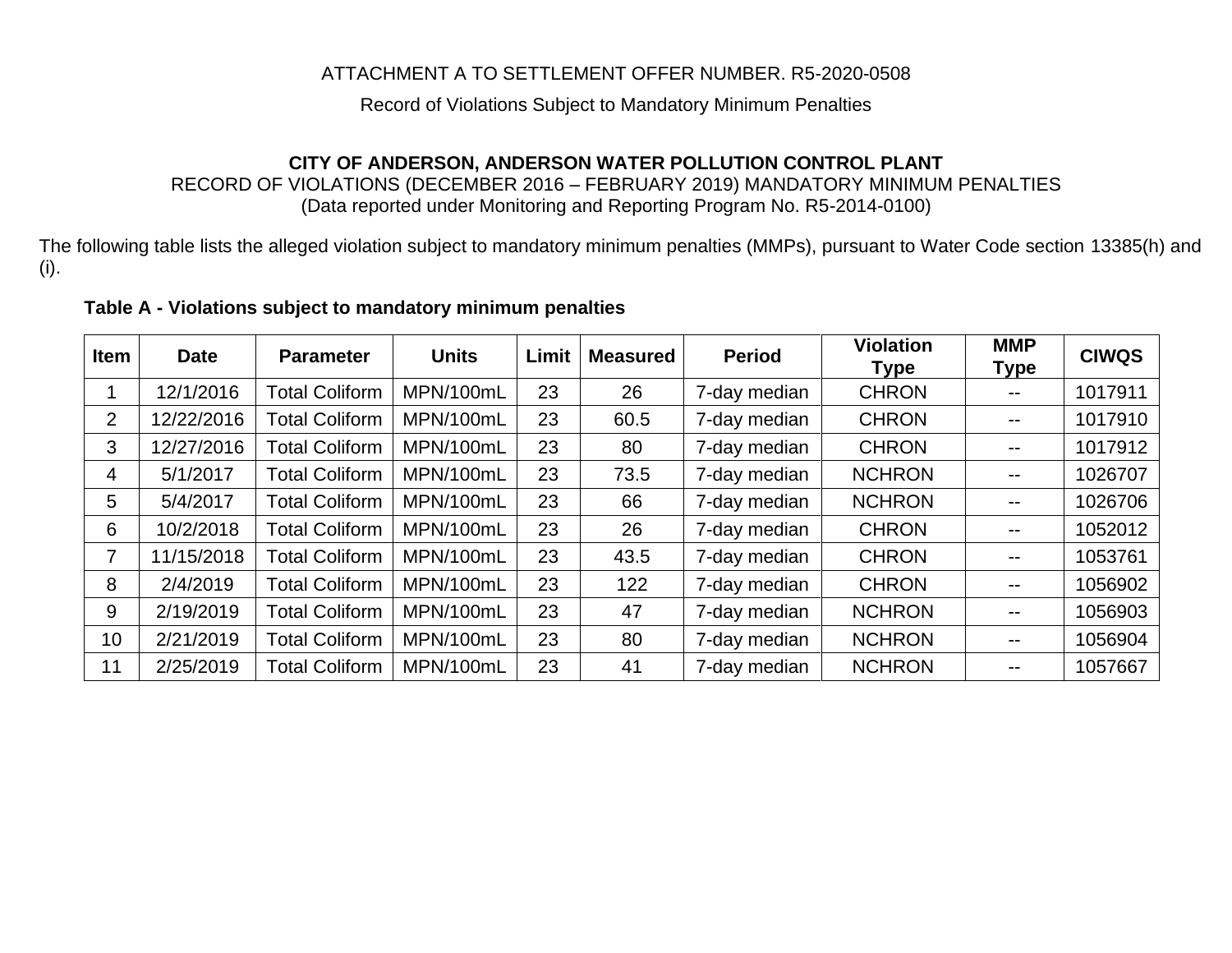## **Table B - Expedited payment amount violations summary**

| <b>VIOLATIONS AS OF:</b>                    | January 2020 |
|---------------------------------------------|--------------|
| <b>Group I Serious Violations:</b>          |              |
| <b>Group II Serious Violations:</b>         |              |
| Non-Serious Violations Not Subject to MMPs: | հ            |
| Non-serious Violations Subject to MMPs:     | Б.           |
| <b>Total Violations Subject to MMPs:</b>    |              |

#### **Mandatory Minimum Penalty Amount for Effluent Limit Violation(s)**

0 Serious Violation(s)  $x$  \$3,000 Violation = \$0 5 Non-Serious Violation subject to MMP x \$3,000 per Violation = \$15,000

Total Expedited Payment Amount = \$15,000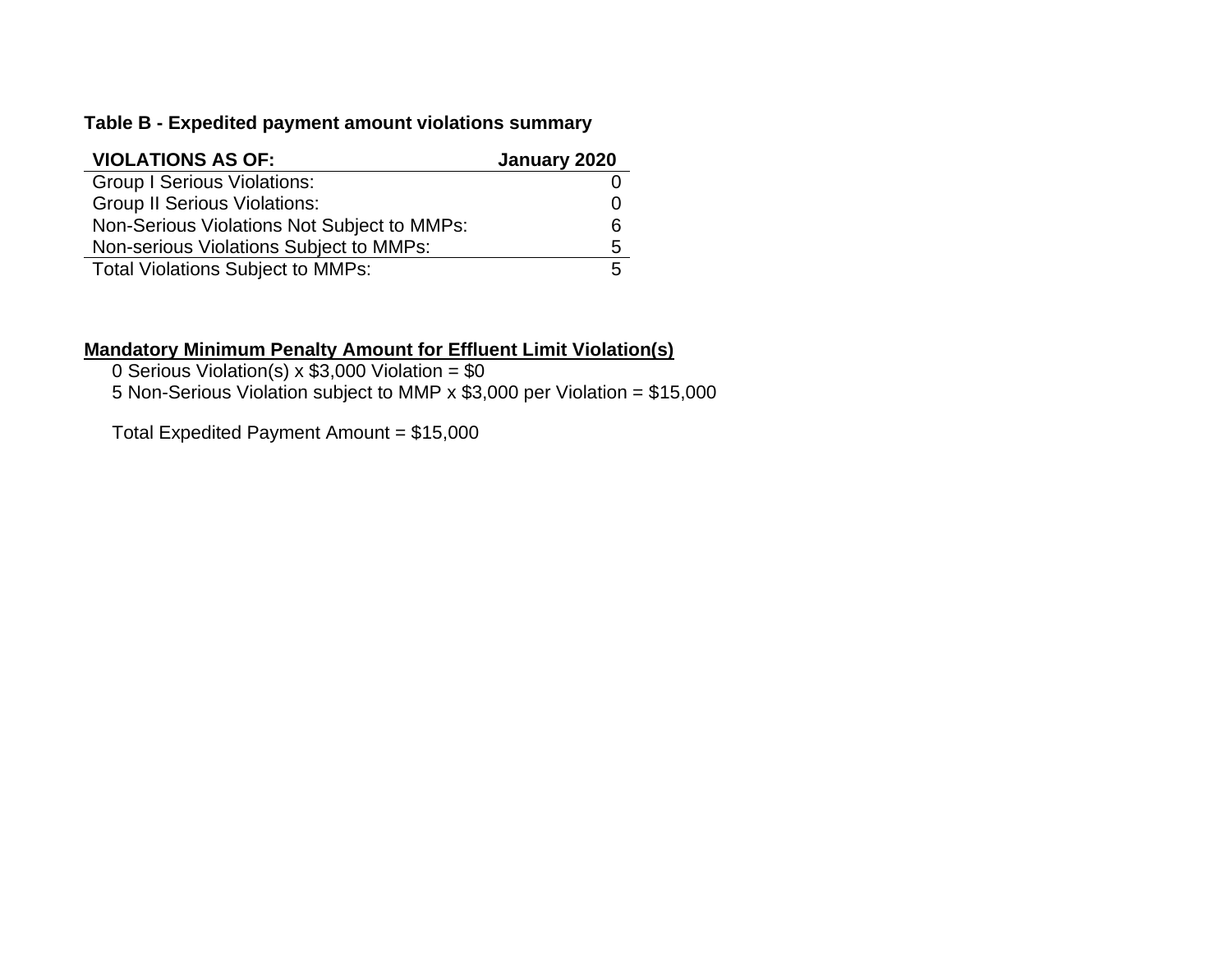## **Table C - Definitions**

| <b>Abbreviation</b> | <b>Description</b>                                                                                                                                                                                                                                               |
|---------------------|------------------------------------------------------------------------------------------------------------------------------------------------------------------------------------------------------------------------------------------------------------------|
| CAT <sub>1</sub>    | Violation of effluent limitation for Group I pollutant.                                                                                                                                                                                                          |
| CAT <sub>2</sub>    | Violation of effluent limitation for Group II pollutant                                                                                                                                                                                                          |
| <b>CHRON</b>        | Chronic violation as defined by Water Code section 13385 (i). Any non-serious violation that falls within a<br>180-day period with three preceding violations. Thus, the fourth non-serious violation that occurs within a<br>180-day period is subject to MMPs. |
| <b>CIWQS</b>        | California Integrated Water Quality System database.<br>https://www.waterboards.ca.gov/water_issues/programs/ciwqs/                                                                                                                                              |
| <b>CTOX</b>         | Violation of chronic toxicity effluent limitation.                                                                                                                                                                                                               |
| <b>DREP</b>         | Deficient reporting violation. This will only result in MMPs if the report is so deficient as to make<br>determination of compliance impossible for the reporting period.                                                                                        |
| <b>LREP</b>         | Late Reporting violation. Every 30-Days a report is late counts as one serious late reporting violation<br>subject to MMPs.                                                                                                                                      |
| Measured            | Reported value for the monitoring period by the Discharger.                                                                                                                                                                                                      |
| MMP Type            | Classification of the type of MMP violation.                                                                                                                                                                                                                     |
| Occurrence<br>Date  | Date that a violation occurred. For averaging period limitation violations, such as weekly and monthly<br>averages, the last day of the reporting period is used such as last day of the week (Saturday) and last day<br>of the month, respectively.             |
| <b>OEV</b>          | Violation of any constituent-specific effluent limitation not included in Group I or Group II.                                                                                                                                                                   |
| <b>NCHRON</b>       | Non-serious violation falls within the first three violations in a 180-day period, thus, not subject to MMP.                                                                                                                                                     |
| <b>SIG</b>          | <b>Serious Violation:</b><br>For Group I pollutants that exceed the effluent limitation by 40 percent or more.<br>For Group II pollutants that exceed the effluent limitation by 20 percent or more.                                                             |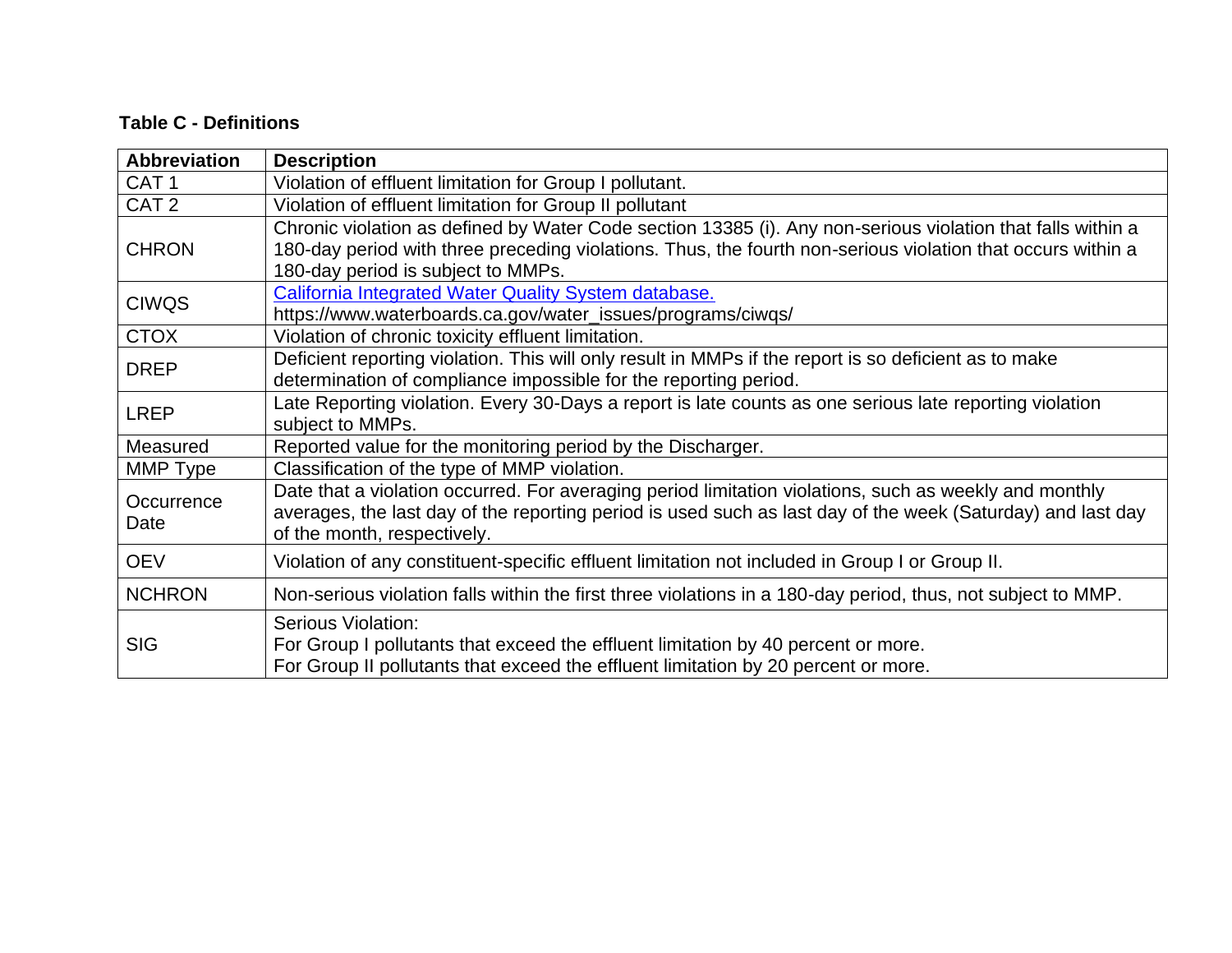#### Offer to Participate in Expedited Payment Letter Program EPL R5-2020-0508

#### **ACCEPTANCE OF CONDITIONAL RESOLUTION AND WAIVER OF RIGHT TO HEARING; (proposed) ORDER**

City of Anderson EPL No. R5-2020-0508

By signing below and returning this Acceptance of Conditional Resolution and Waiver of Right to Hearing (Acceptance and Waiver) to the Central Valley Regional Water Quality Control Board (Central Valley Water Board), the City of Anderson (Discharger) hereby accepts the "Offer to Participate in Expedited Payment Letter Program" (Conditional Offer), incorporated herein by reference, and waives the right to a hearing before the Central Valley Water Board to dispute the allegations of a violation described in Attachment A.

The Discharger agrees that the Conditional Offer shall serve as a complaint pursuant to Article 2.5 of the California Water Code and that no separate complaint is required for the Central Valley Water Board to assert jurisdiction over the alleged violation through its Chief Prosecutor. The Discharger agrees to pay the penalties required by California Water Code section 13385(h) and/or (i), in the sum of \$15,000 (Expedited Payment Amount), which shall be deemed payment in full of any civil liability pursuant to Water Code section 13385 that otherwise might be assessed for the violation described in Attachment A. The Discharger understands that this Acceptance and Waiver waives its right to contest the allegations in Attachment A and the amount of civil liability assessed for the violation.

The Discharger understands that this Acceptance and Waiver does not address or resolve liability for any violation that is not specifically identified in Attachment A.

Upon execution by the Discharger, the completed Acceptance and Waiver shall be returned via email or U.S. mail to:

> Kate Sjoberg, Engineering Geologist NPDES Permitting/Compliance and Enforcement 364 Knollcrest Drive, Suite 205 Redding, CA 96002 Phone: (530) 224-3218 [Kate.Sjoberg@waterboards.ca.gov](mailto:michael.collins@waterboards.ca.gov)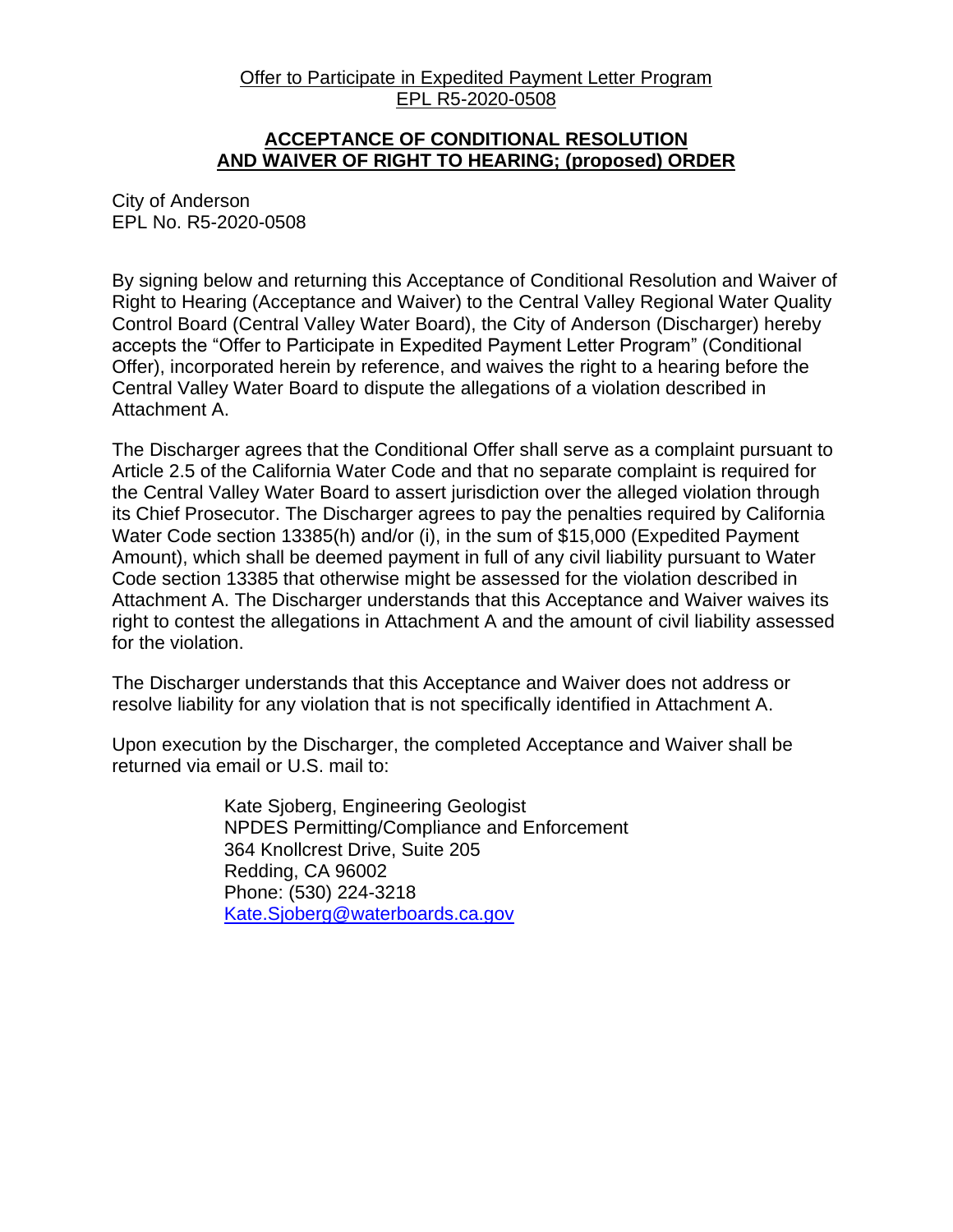#### Offer to Participate in Expedited Payment Letter Program EPL R5-2020-0508

The Discharger understands that federal regulations set forth at title 40, Code of Federal Regulations, section 123.27(d)(2)(iii) require the Central Valley Water Board to publish notice of and provide at least thirty (30) days for public comment on any proposed resolution of an enforcement action addressing NPDES permit violations. Accordingly, this Acceptance and Waiver, prior to execution by the Central Valley Water Board Executive Officer, will be published as required by law for public comment.

If no comments are received within the notice period that causes the Central Valley Water Board Executive Officer to question the Expedited Payment Amount, the Central Valley Water Board Executive Officer or his designee will execute this Acceptance and Waiver.

The Discharger understands that if significant comments are received in opposition to the Expedited Payment Amount, the offer on behalf of the Central Valley Water Board to resolve the violation set forth in the NOV may be withdrawn. In that circumstance, the Discharger will be advised of the withdrawal and an administrative civil liability complaint may be issued and the matter may be set for a hearing before the Central Valley Water Board. For such a liability hearing, the Discharger understands that this Acceptance and Waiver executed by the Discharger will be treated as a settlement communication and will not be used as evidence in that hearing.

The Discharger further understands that once the Acceptance and Waiver is executed by the Central Valley Water Board Executive Officer or his designee, the full payment required by the deadline set forth below is a condition of this Acceptance and Waiver. In accordance with California Water Code section 13385(n)(1) and California Water Code section 13385.1(c)(1), funds collected for violations of effluent limitations and reporting requirements pursuant to sections 13385 and 13385.1 shall be deposited in the State Water Pollution Cleanup and Abatement Account. Accordingly, the \$15,000 liability shall be paid by a cashier's or certified check made out to the "State Water Pollution Cleanup and Abatement Account". The Discharger may choose to submit the full payment with the Waiver. However, the payment must be submitted to the State Water Resources Control Board no later than thirty (30) calendar days after the date the Acceptance and Waiver is executed by the Central Valley Water Board Executive Officer or his designee.

Please mail the check to:

State Water Resources Control Board, Accounting Office Attn: EPL R5-2020-0508 Payment PO Box 1888 Sacramento, California, 95812-1888

The Discharger shall also provide a copy of the wavier form and check via email to the Central Valley Water Board [Kate.Sjoberg@waterboards.ca.gov.](mailto:Kate.Sjoberg@waterboards.ca.gov)